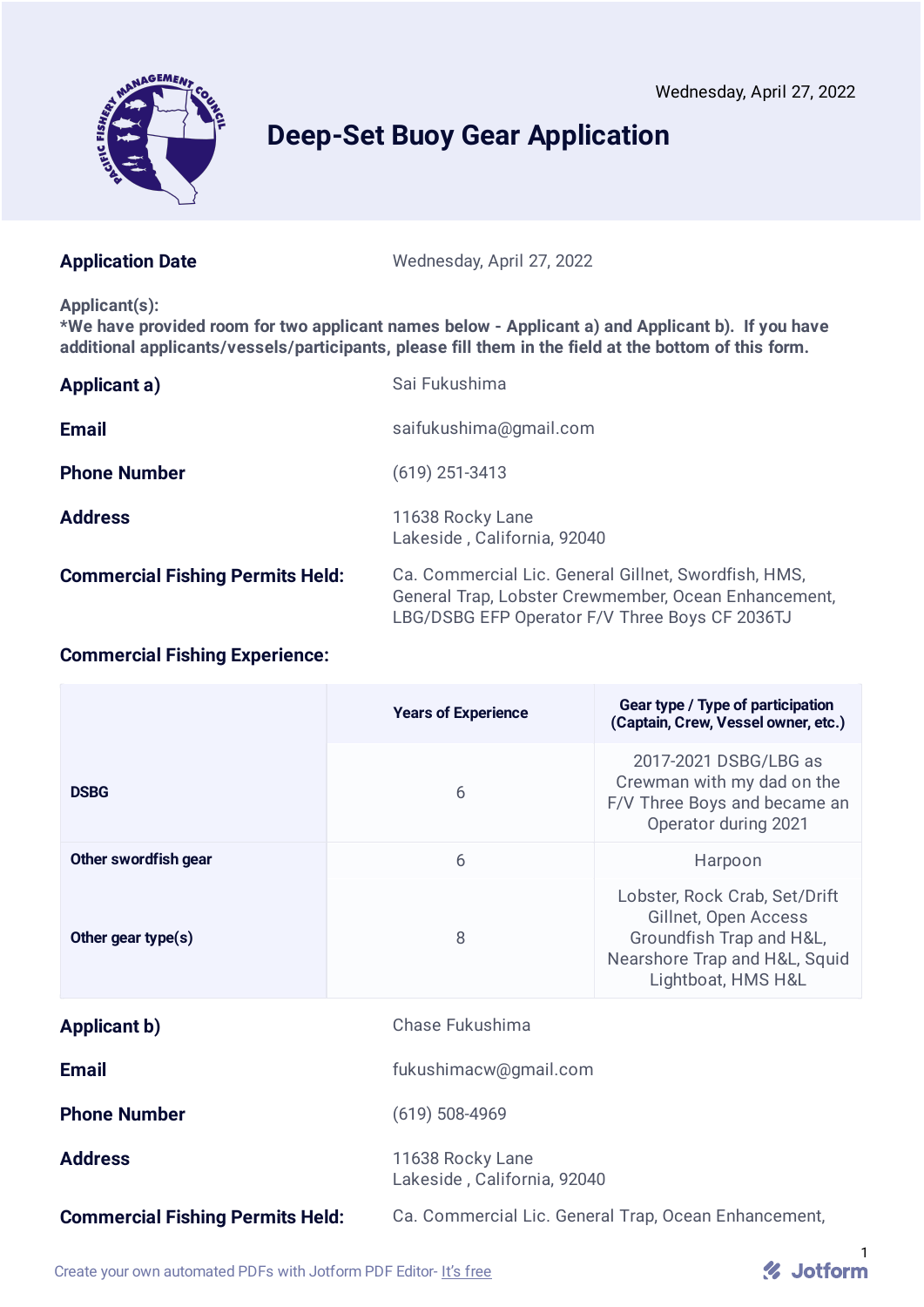# **Commercial Fishing Experience:**

|                                         | <b>Years of Experience</b> | Gear type / Type of participation<br>(Captain, Crew, Vessel owner, etc.)                                                                    |  |
|-----------------------------------------|----------------------------|---------------------------------------------------------------------------------------------------------------------------------------------|--|
| <b>DSBG</b>                             | 4                          | 2018-2021 DSBG/LBG Crewman<br>F/V Three Boys Capt. K.<br>Fukushima 2021 DSBG F/V D.J.<br>Capt. S. Mintz                                     |  |
| Other swordfish gear                    | 4                          | 2018-2021 Harpoon 2021 Drift<br>Gillnet Crewman F/V D.J.                                                                                    |  |
| Other gear type(s)                      | 6                          | Lobster, Rockcrab, Open<br>Access Groundfish Trap and<br>H&L, Nearshore Trap and H&L,<br>HMS H&L, Set and Drift Gillnet,<br>Squid Lightboat |  |
| <b>Number of vessels*:</b>              | 1                          |                                                                                                                                             |  |
| <b>Vessel a) Name:</b>                  | Jolene Ann                 |                                                                                                                                             |  |
| <b>Registration Number:</b>             | <b>CF 5821 BS</b>          |                                                                                                                                             |  |
| <b>Name of Operator:</b>                | Sai Fukushima              |                                                                                                                                             |  |
| <b>Commercial Fishing Permits Held:</b> |                            | Ca. Commercial Lic. General Gillnet, HMS, Swordfish,<br>General Trap, Ocean Enhancement                                                     |  |

**\*List information for additional EFP applicants/vessels/participants in the field at the bottom of this form.**

**Do any of the applicants/vessel operators have current/pending state or federal violations in any commercial fishery? (If Yes, follow-up on the nature and status of any violations may be required as part of the application review process).**

No

**Duration: The EFP will normally be issued for a two-year period from the date of issuance. If you have good reason for receiving an EFP for a longer period, specify the requested number of years and provide justification for the longer duration:**

we are applying for the two year period initially with the intent of becoming career DSBG Swordfishermen when the fishery becomes permitted.

#### **Intended DSBG Configuration (See Attachment A )**

**Standard** 

**Describe proposed gear modifications (if any) that differ from the descriptions in Attachment A:**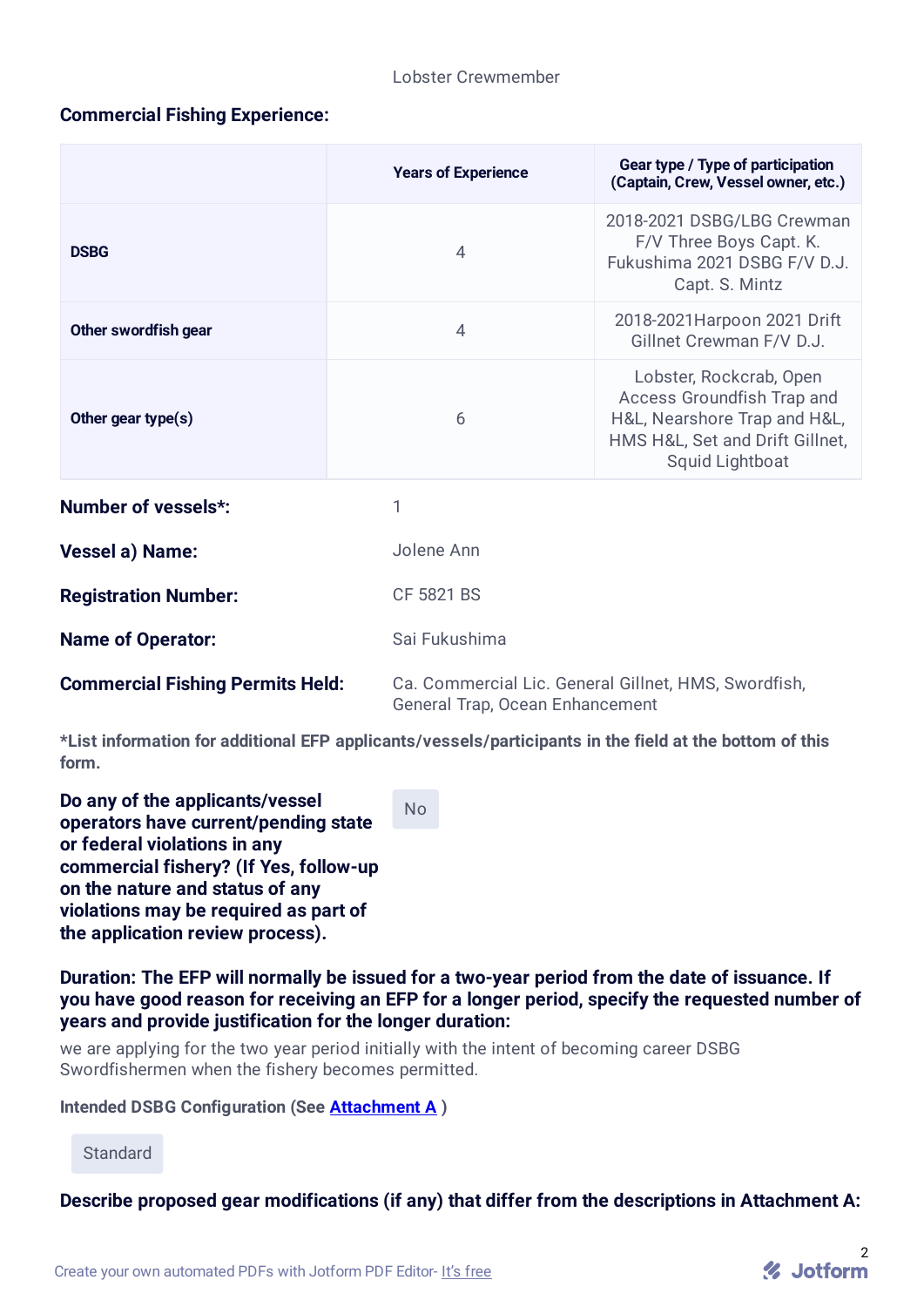**Do you intend to target any species other than swordfish? (This does not include other species that get caught incidentally when targeting swordfish)**

No

# **If you do plan to use the gear to catch other species, list the species and how the fishing method you plan to use would differ (depth, time of day, season, etc.):**

we will retain any legal, marketable species incidentally caught while only targeting swordfish.

# **Fishing Area and Effort:**

|                                                                       | Number of vessels/Vessel names | <b>Estimated fishing effort in number</b><br>of days or sets |
|-----------------------------------------------------------------------|--------------------------------|--------------------------------------------------------------|
| Southern California Bight (Pt.<br>Conception to the U.S.-Mex. Border) | F/V Jolene Ann                 | 100                                                          |
| <b>Central California (Point Reyes to</b><br><b>Point Conception)</b> | F/V Jolene Ann                 | 20                                                           |
| Northern California (42 degrees N.<br>latitude to Point Reyes)        | F/V Jolene Ann                 | 20                                                           |
| <b>Oregon (Columbia River to 42)</b><br>degrees N. latitude)          |                                |                                                              |

**Please note that applications to fish outside the Southern California Bight will be looked on more favorably in the review process.**

# **Additional information you think would be helpful in reviewing the application concerning where you plan to fish and the amount of fishing:**

Our current vessel F/V Jolene Ann is 30ft LOA. Looking forward to the future we hope to work our way up to a larger vessel and have the ability to test DSBG outside the Southern California Bight.

#### **Data Gaps: Will your EFP fishing specifically address any of the following data gaps? (See Attachment B for descriptions)**

Active gear tending

Gear conflicts/number of vessels

Concurrent gear use

### **Explain what methods you would use, or information you plan to gather, to address the data gaps you checked off above:**

We would like to be involved in building a fishery that produces a high quality product caught by U.S. Fishermen. The main data gap that we will gather information and report on is the viability of the DSBG Fishery for future generations of fishermen. I am 19 years old and my brother Chase is 17. we graduated high school early and purchased our first boat with money we have earned fishing with our dad for many years. my brother and I decided to pursue a career in commercial fishing and continue our family trade because fishing has always provided a great life for our family. We believe we can help make the DSBG/LBG Fishery be productive for all those who depend on the resource.